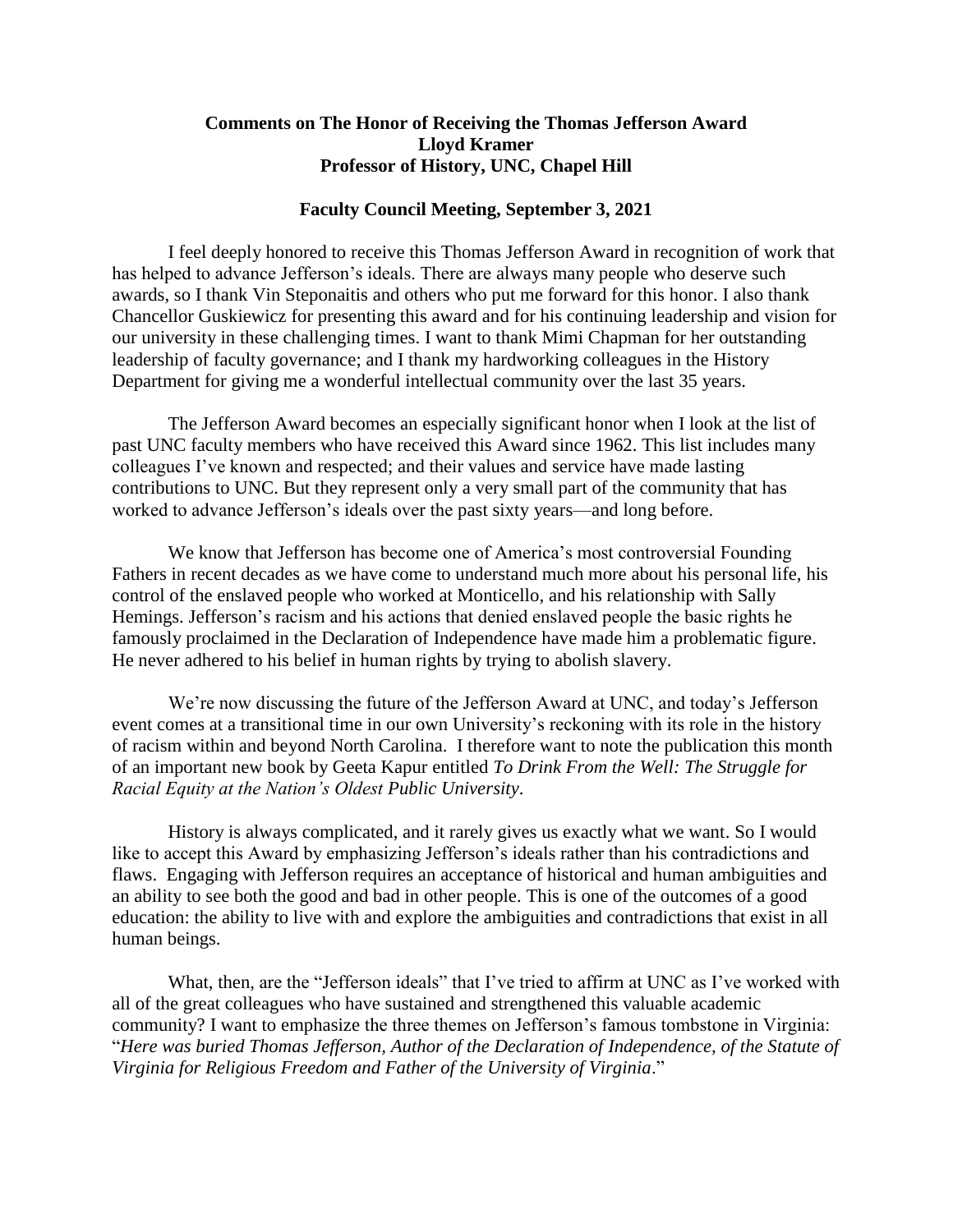This tombstone list actually refers to what I see as the mission of a great university: We have the task of promoting the best possible education, promoting the freest possible expression of ideas, knowledge and ethical commitments, and promoting the human rights and institutions that build a foundation for democratic societies. In other words, our work is linked to Jefferson's ideal goals of expanding knowledge, tolerating diverse ideas, and creating a free, democratic society.

Like Jefferson, most of us violate or fall short of our ideals, but I want to stress the enduring power of Jeffersonian ideas by referring briefly to the abolitionist writer David Walker (1785-1830). Walker was an African American man whose mother was a free woman, so he grew up as a free child in Wilmington, North Carolina before moving to Boston for a safer, freer life. In 1829 he published an early Abolitionist book entitled *Appeal to the Coloured Citizens of the World*. This short book described the systemic racism in American politics, education, religion, and commerce; and it called on enslaved people to honor the ideals of America's own Declaration of Independence by rising up against slavery.

When the book began to circulate in North Carolina, the state legislature immediately passed laws that criminalized the distribution of "seditious" abolitionist texts and banned the teaching of enslaved people to read and write. Walker never returned to North Carolina; and no teacher or student could legally distribute abolitionist writings in our state's schools or universities before the Civil War. This response might be compared to the current legislature's law that seeks to ban the teaching of Critical Race Theory in North Carolina's schools. Meanwhile, critics of the "1619 Project" are now denouncing Nikole Hannah-Jones with a kind of white anger and fear that drove the denunciation of David Walker's book in 1830.

There is also another UNC link to David Walker because the first modern edition of his book was edited and published in 1965 by an historian named Herbert Aptheker. Aptheker was invited to speak at UNC in March 1966, but he was a Marxist historian who was banned from giving a campus talk because of the Speaker Ban Law. He tried (but failed) to discuss the history of racism at the Silent Sam monument. There is thus a long historical arc that connects David Walker to our university's struggle to achieve the Jeffersonian ideal of allowing the free circulation of ideas—a struggle that continued in the era of the Speaker Ban and (most recently) in the campaign to grant tenure for Nikole Hannah-Jones.

David Walker also has a close connection with Thomas Jefferson, because he shows us how to engage with Jefferson's ideals while also condemning Jefferson's racism and slaveholding. Walker's *Appeal to the Coloured Citizens of the World* was a kind of long dialogue with Jefferson's main ideas, which Walker used to attack slavery and systemic racism. So I want to conclude my remarks about the meaning of the Jefferson Award with the help of several comments by David Walker. No UNC professor could ask students to buy or read Walker's book before the Civil War, but I want to affirm our links to the past, to David Walker, and to Thomas Jefferson by quoting a text that was once banned at our University.

The early sections of Walker's *Appeal* introduced a vehement critique of Thomas Jefferson's racism and condemned his influence on white American culture. Walker emphasized that Jefferson's philosophical and political stature gave white Americans an argument for systemic racism; and he strongly denounced this racism—as we must denounce it today.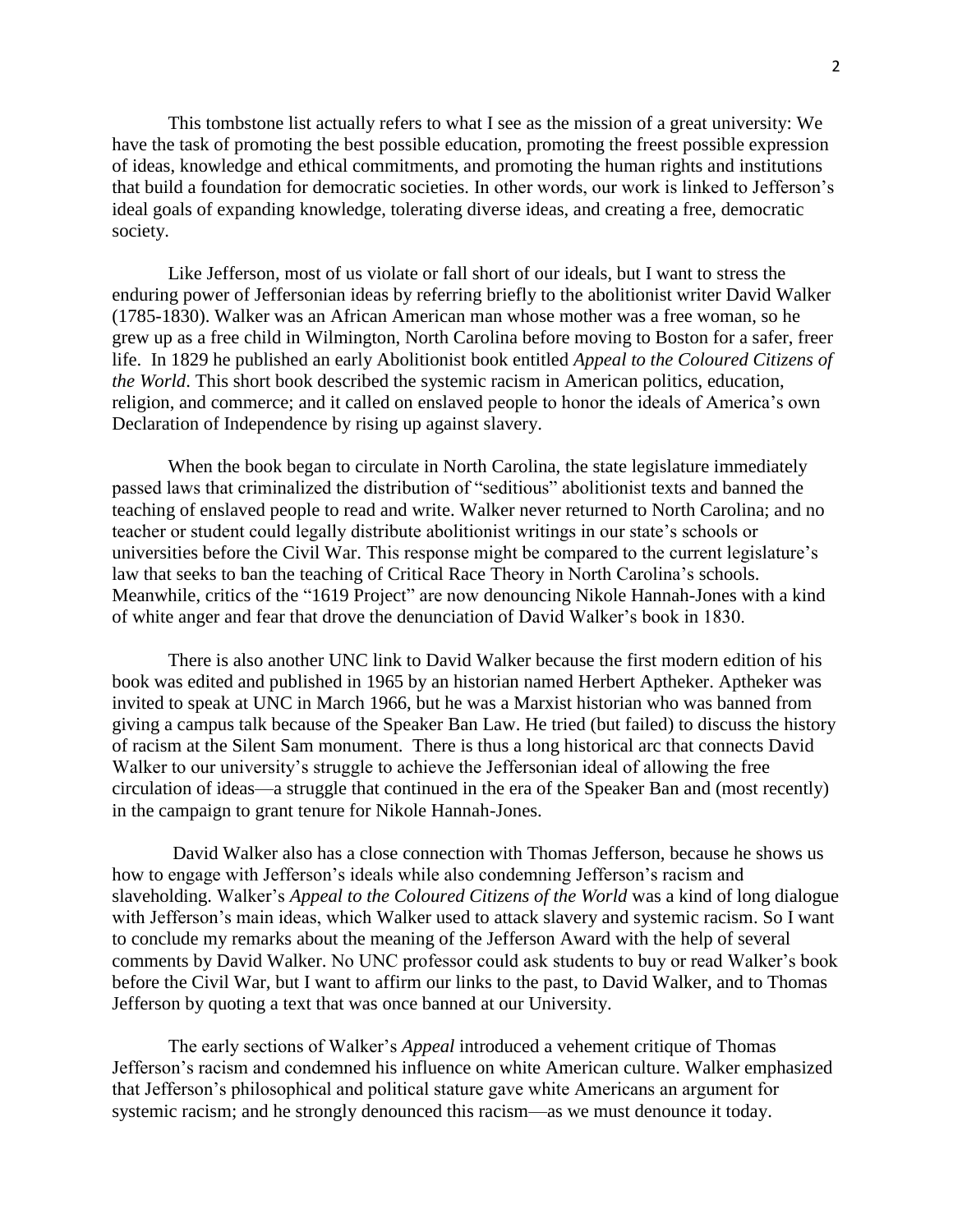# **Walker on Jefferson's Racism**

*"Mr. Jefferson declared to the world, that we are inferior to the whites, both in the endowments of our bodies and of minds. It is indeed surprising, that a man of such great learning, combined with such excellent natural parts, should speak so of a set of men in chains…. Mr. Jefferson… has in truth injured us more, and has been as great a barrier to our emancipation as any thing that has ever been advanced against us. I hope you will not let it pass unnoticed."*

But after making this powerful critique, Walker moved on in the remaining sections of the book to use the ideals that we see on Jefferson's tombstone as themes for his attack on the systemic racism of slavery. The text proceeded in the reverse order of Jefferson's tombstone list, but the arguments of the *Appeal* affirmed each of the key ideas.

First, Walker demanded that black Americans should have access to education, and he insisted that education offered the pathway out of the "ignorance" that kept enslaved people from breaking their chains.

### **Walker on Education as a Foundation for Human Freedom**

*"I call upon you therefore to cast your eyes upon the wretchedness of your brethren, to do your utmost to enlighten them—go to work and enlighten your brethren!*

*I pray that the Lord may undeceive my ignorant brethren, and permit them to… seek after the substance of learning…. For coloured people to acquire learning in this country, makes tyrants quake and tremble on their sandy foundation. Why, what is the matter? Why, they know that their infernal deeds of cruelty will be made known to the world… The bare name of educating the coloured people, scares our cruel oppressors almost to death."*

Walker then moved to the issue of religious freedom and condemned white churches for condoning slavery and white vigilantes for denying the rights of religious freedom to enslaved people. He insisted that all people must have the right to pursue their own ideas and religious beliefs and thus expanded on Jefferson's call for religious tolerance.

#### **Walker on The Right to the Free Practice of Religion**

*"I have known small collections of coloured people to have convened together, for no other purpose than to worship God Almighty, in spirit and in truth, to the best of their knowledge; when tyrants… would also convene and wait almost in breathless silence for the poor coloured people to commence singing and praying to the Lord our God, as soon as they had commenced, the wretches would burst in upon them and drag them out and commence beating them…. They hinder us from going to hear the word of God—they keep us sunk in ignorance, and will not let us learn to read the word of God, nor write—If they find us with a book of any description in our hand, they will beat us nearly to death—they are so afraid we will learn to read, and enlighten our dark and benighted minds—They will not suffer us to meet together to worship the God who made us."*